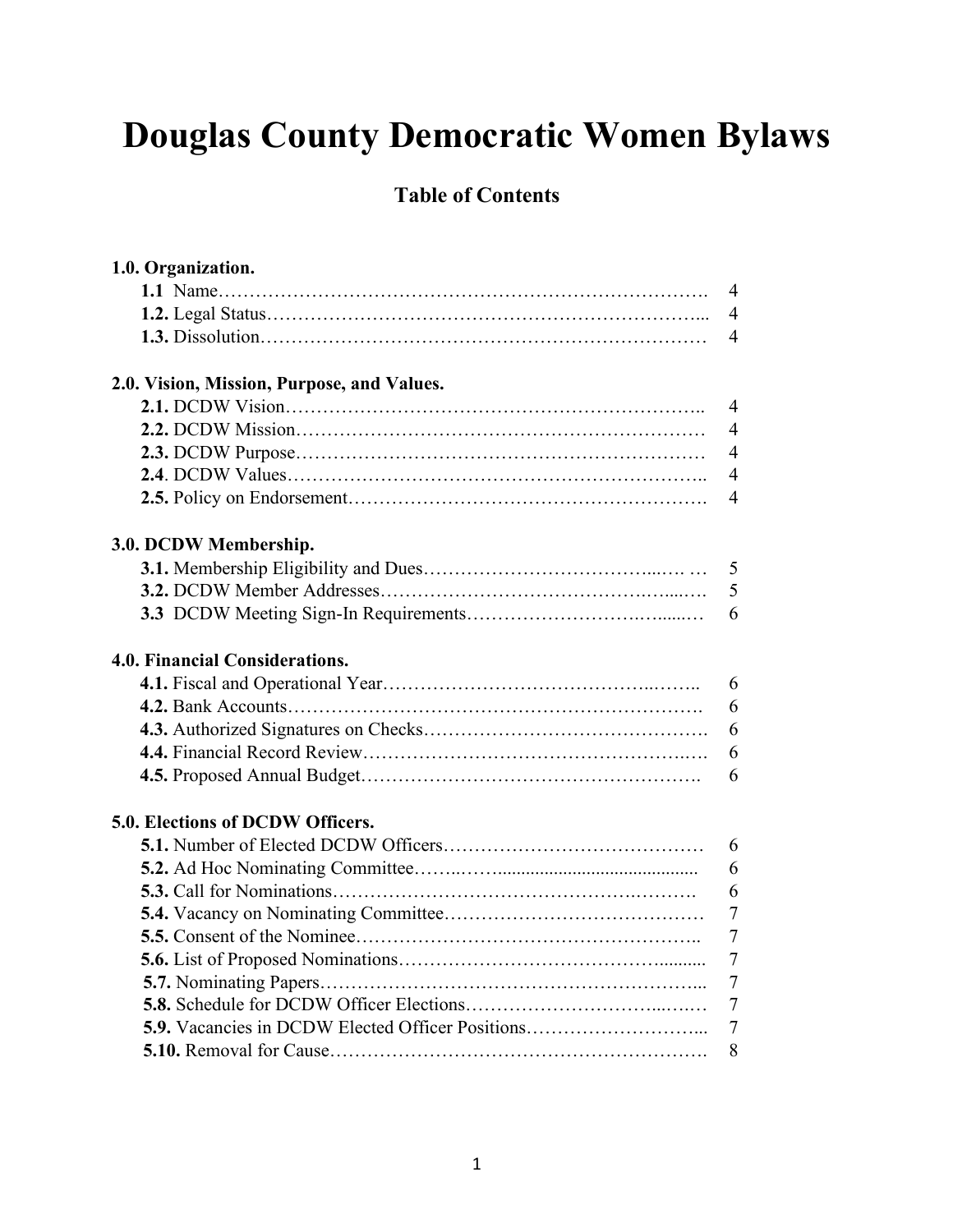## **6.0. DCDW Committees.**

| <b>6.6</b> Removal for Cause |  |
|------------------------------|--|

### **7.0. Responsibilities of Elected Officers of DCDW.**

## **8.0. Responsibilities of Appointed Chairpersons.**

| 8.1. Responsibilities of the Chairperson of the Fundraising Committee 10         |  |
|----------------------------------------------------------------------------------|--|
| 8.2. Responsibilities of the Chairperson of the Legislation Committee 10         |  |
| 8.3. Responsibilities of the Chairperson of the Membership Committee 11          |  |
|                                                                                  |  |
| 8.5. Responsibilities of the Chairperson of the Public Relations Committee 11    |  |
| 8.6. Responsibilities of the Chairperson of the Scholarship Committee 12         |  |
| <b>8.7.</b> Responsibilities of the Chairperson of the Community Service Comm 12 |  |

## **9.0. DCDW Regular Business Meetings.**

## **10.0. Executive Board.**

| <b>10.3.</b> Presiding Officer's Vote at Membership/ Executive Board Meetings | 14 |
|-------------------------------------------------------------------------------|----|
|                                                                               | 14 |
|                                                                               | 14 |
| 10.6. Quorum Requirements for Executive Board Meetings                        | 14 |
|                                                                               | 14 |
|                                                                               | 14 |
|                                                                               | 14 |
|                                                                               |    |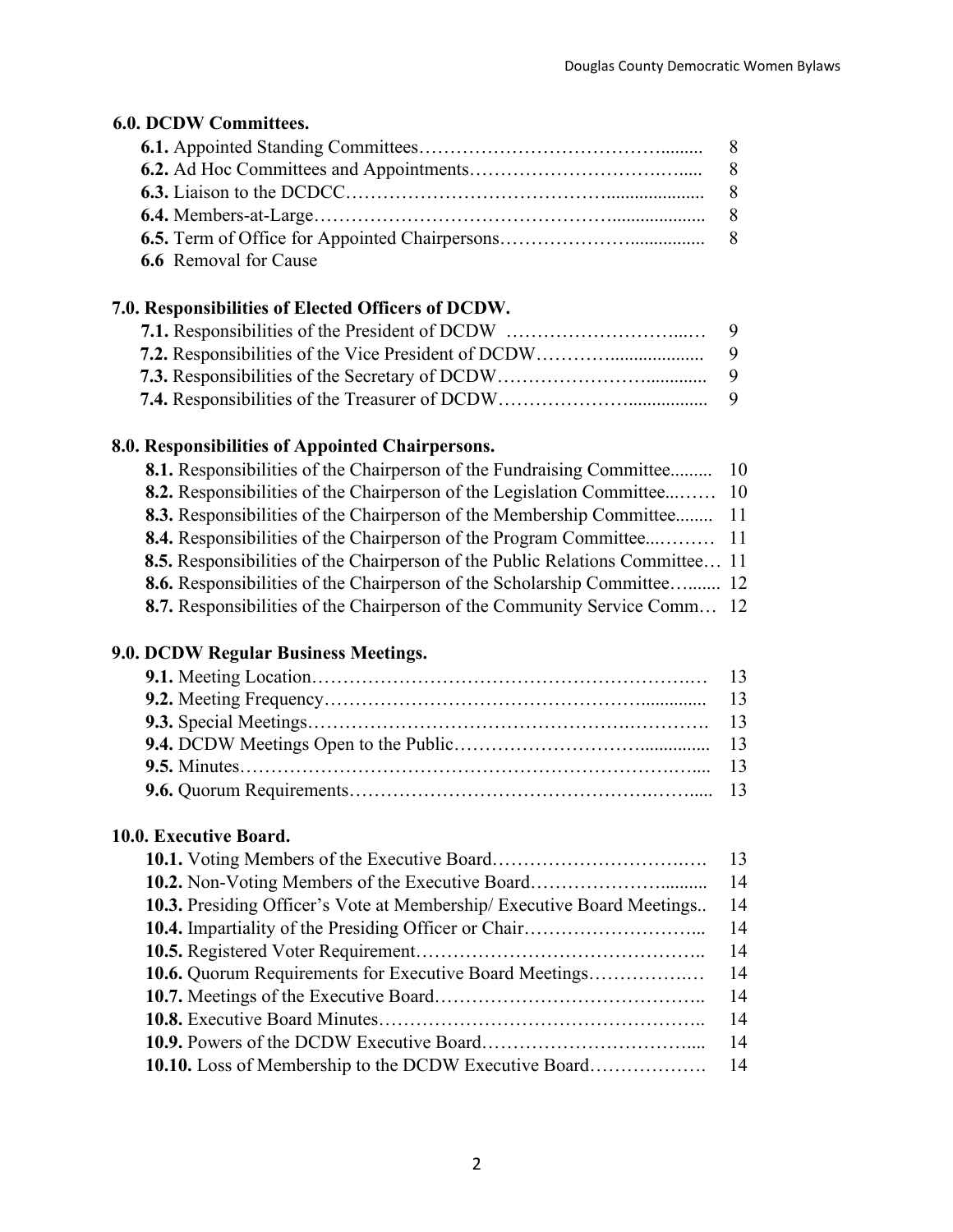**Adopted: 03/20/04**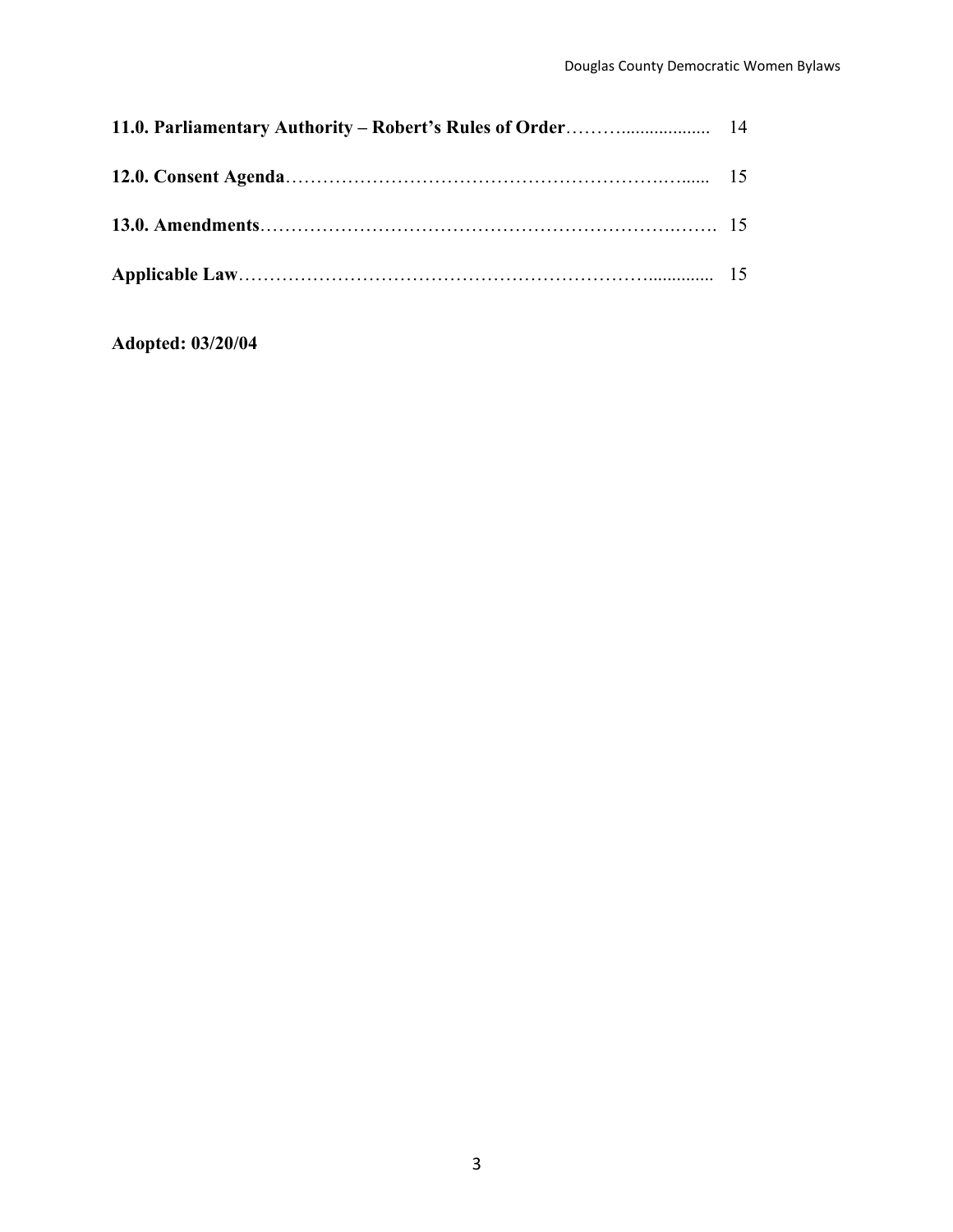#### **1.0. Organization**

#### **1.1.** Name.

 The name of this organization shall be the Douglas County Democratic Women, hereafter referred to as the DCDW.

#### **1.2.** Legal Status.

The DCDW shall be a Political Action Committee (PAC) under NRS294A.0055.

#### **1.3.** Dissolution.

 Upon the dissolution or liquidation of DCDW, any funds or other assets remaining shall be transferred to a political not-for-profit organization whose objectives are consistent with the operation and objectives of DCDW.

#### **2.0. Vision, Mission, Purpose, and Values**

#### **2.1.** Vision.

To be a powerful force for building a just, inclusive, and enduring American democracy. *(Amended 01/22)*

#### **2.2.** Mission.

To promote social and economic security, equality, justice, and opportunity for all.

#### **2.3.** Purpose.

 To provide grass roots input into the political process by identifying and promoting local, regional, state, and national political issues and positions embraced by DCDW. To be an effective action forum supporting candidates and issues. *(Added 2019; Amended 01/22)*

#### **2.4.** Values.

It is our responsibility to protect our environment. Everyone deserves access to quality healthcare. An educated citizenry is essential to a functioning democracy. Truth is at the core of a free society. *(Added 01/22)*

#### **2.5.** Policy on Endorsement.

DCDW does not endorse but may support candidates/issues.

#### **2.5.1** Support of Democratic Candidates.

DCDW may support general election Democratic candidates by a two-thirds (2/3) majority of those members participating in a Regular, Business, Special, or Called meeting, or by email, US mail or telephone. Primary election Democratic candidates may not be supported by DCDW unless they are running unopposed and the filing window for the election is closed.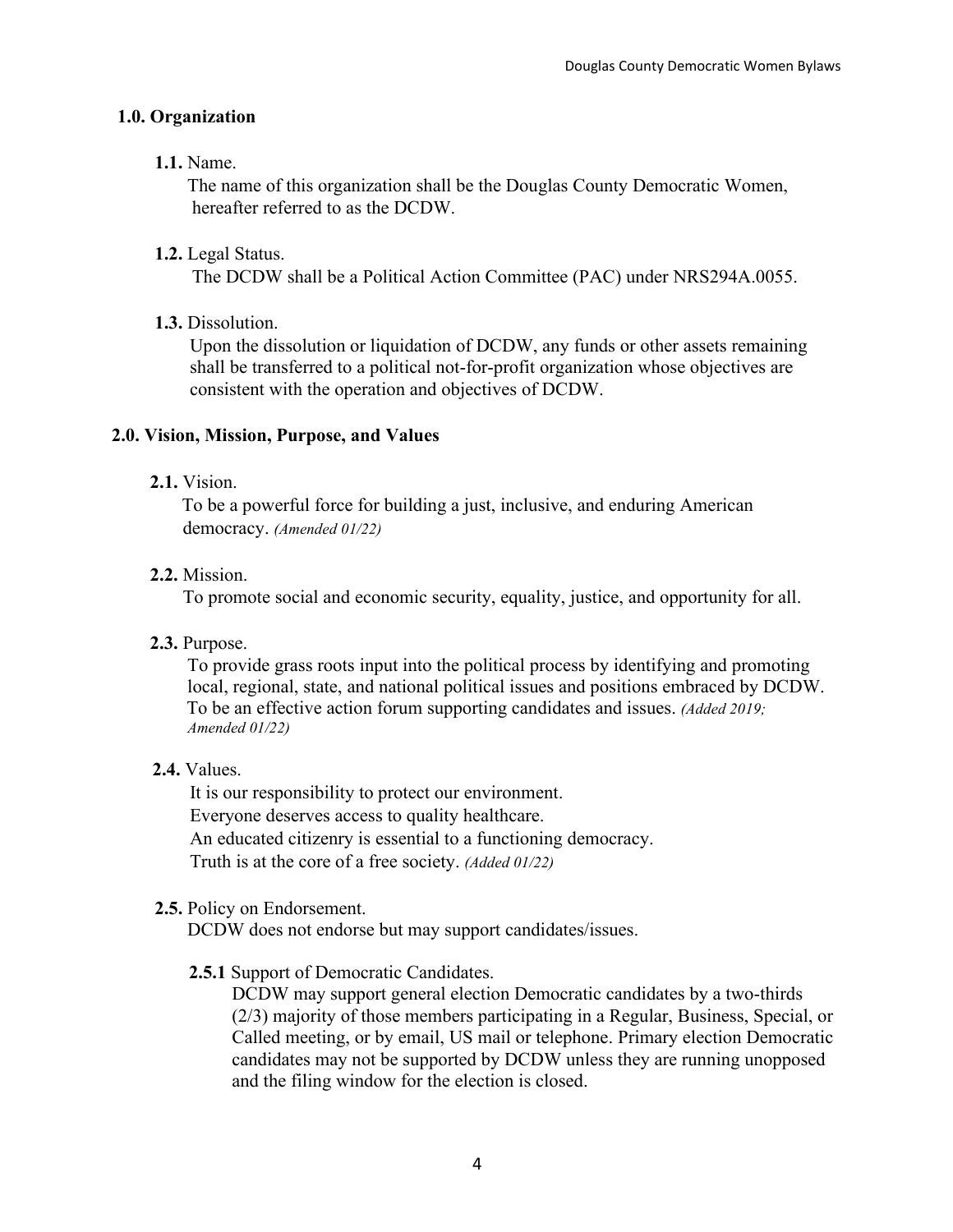**2.5.2.** Support of Non-Democratic Candidates.

DCDW may only support non-Democratic candidates when there is no Democratic Party candidate in the running or when the election is for a non partisan seat. *(Amended 01/22)*

**2.5.3.** Support of Issues.

DCDW may support legislation, recall, initiative, and referendum petitions or recall candidates with a two-thirds (2/3) majority of those members participating at a Regular, Business, Special, or Called meeting, or by mail ballot, email, US mail or telephone.

 **2.5.4.** Representing DCDW.

Members may not speak as a representative of DCDW without approval of the Executive Board*. (Amended 10/19)*

#### **3.0. DCDW Membership**

**3.1.** Membership Eligibility and Dues

Membership is open to any individual willing to support the vision, mission, purpose, and values of DCDW. Annual dues shall be remitted by all who elect to be DCDW voting members by May 31 of each year. New member dues paid in March or April will count as annual payment. *(Amended 10/19; 01/22)* 

#### **3.1.1.** Voting Members.

A voting member is a DCDW member in good standing who has paid annual dues or any member whose dues have been waived by a decision of the majority of the Executive Board. *(Amended 2/12/09, 10/19)*

 **3.1.2**. Non**-**Voting Members

Honorary members are non-voting members. *(Amended 2/12/09)*

- **3.2.** DCDW Member Addresses.
	- **3.2.1.** U.S. Mail Addresses.

Members are required to keep the DCDW advised of their current mailing address. If correspondence mailed to a member is returned by the U.S. Post Office, no mail, including meeting notices, will be sent to that member until their address is corrected or the problem resolved.

**3.2.2.** Email Addresses Encouraged.

Members are encouraged to have DCDW correspondence sent to them via the Internet to their email address rather than to a U.S. mail address. If email is returned or otherwise rejected, DCDW is not obligated to resend or mail the correspondence to assure receipt/delivery.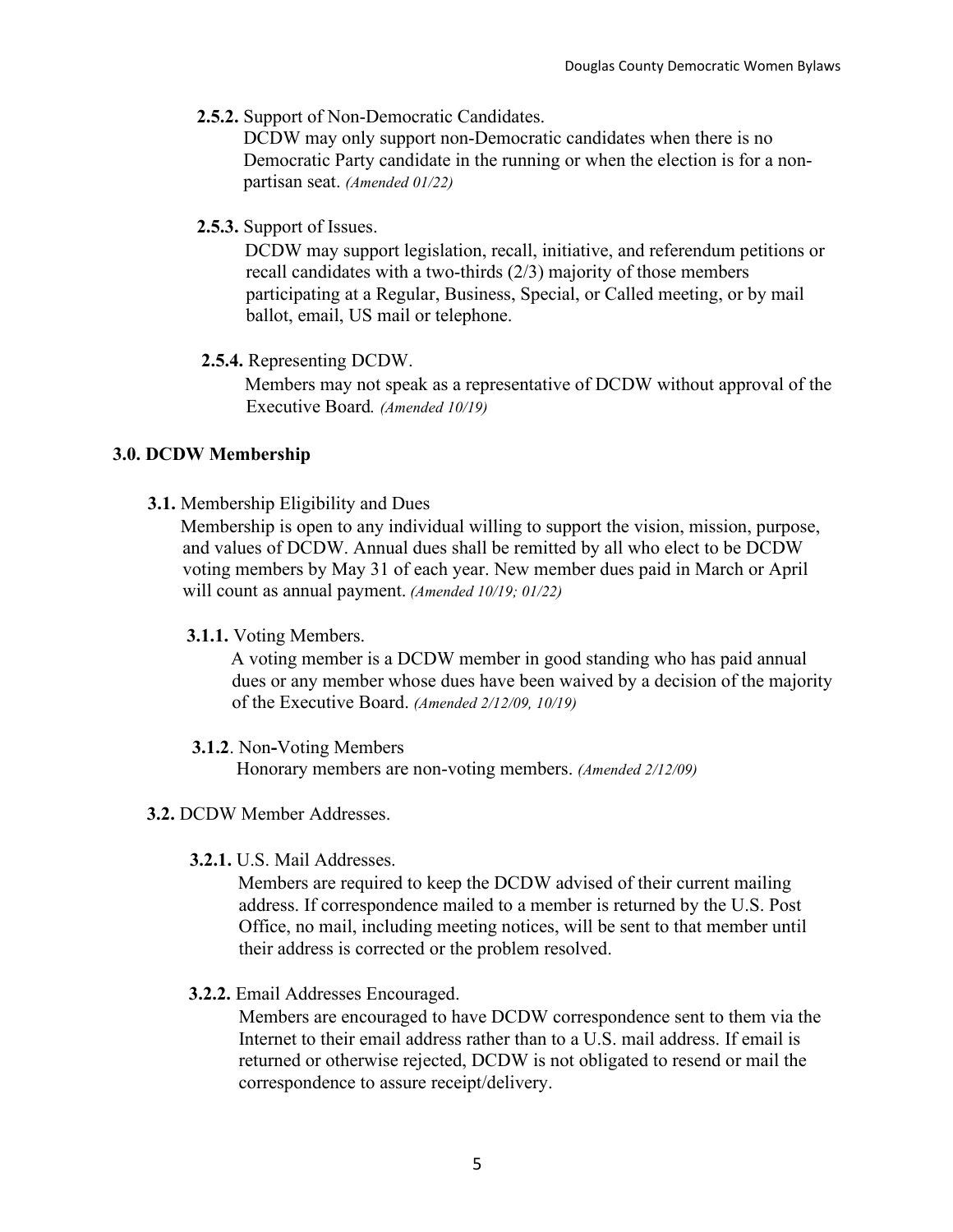**3.3.** DCDW Meeting Sign-in Requirements.

Records shall be kept of member attendance at all meetings. *(Amended 2/12/09)*

#### **4.0. Financial Considerations.**

- **4.1.** The fiscal and operational year of DCDW shall be May 1 through April 30. *(Amended 3/16/09)*
- **4.2.** Bank Accounts.
	- **4.2.1.** DCDW must establish a General Fund checking account with a bank located in the Minden/Gardnerville area of Douglas County.

#### **4.2.2.** Ancillary Accounts.

From time to time it may be desirable to establish additional DCDW checking or savings accounts for specific DCDW purposes. These ancillary accounts may only be established with the approval of the Executive Board. *(Amended 10/21)*

#### **4.3.** Authorized Signatures on Checks and Other Withdrawals.

Withdrawals by check or withdrawal slips from any DCDW Bank Account must be signed by one (1) of the following elected officers: The President, Vice President, Treasurer or Secretary. *(Amended 01/22)*

- **4.4.** Financial records shall be reviewed at least every two (2) years by a person other than an Executive Board member. *(Added 9/17)*
- **4.5.** The proposed annual budget shall be submitted for approval to the membership at the June membership meeting. *(Added 9/17, amended 10/19)*

#### **5.0. Elections of DCDW Officers.**

**5.1.** Number of Elected DCDW Officers

The four (4) elected officers of the DCDW shall be a President, Vice President, Secretary, and Treasurer. Elected Officers of the DCDW shall be elected by a majority of the voting members of the DCDW in attendance at a regular business meeting in April of each year. The Officers shall be voting members of the DCDW Executive Board. *(Amended 01/22)*

**5.2.** The Ad Hoc Nominating Committee.

At least sixty (60) days prior to the election, the President shall appoint an Ad Hoc Nominating Committee Chairperson. The Chairperson shall appoint two (2) other committee members form the voting membership. *(Amended 3/16/09)*

**5.3.** The Nominating Committee shall immediately send a Call for Nominations to the membership and follow up on all responses. *(Amended 3/16/09)*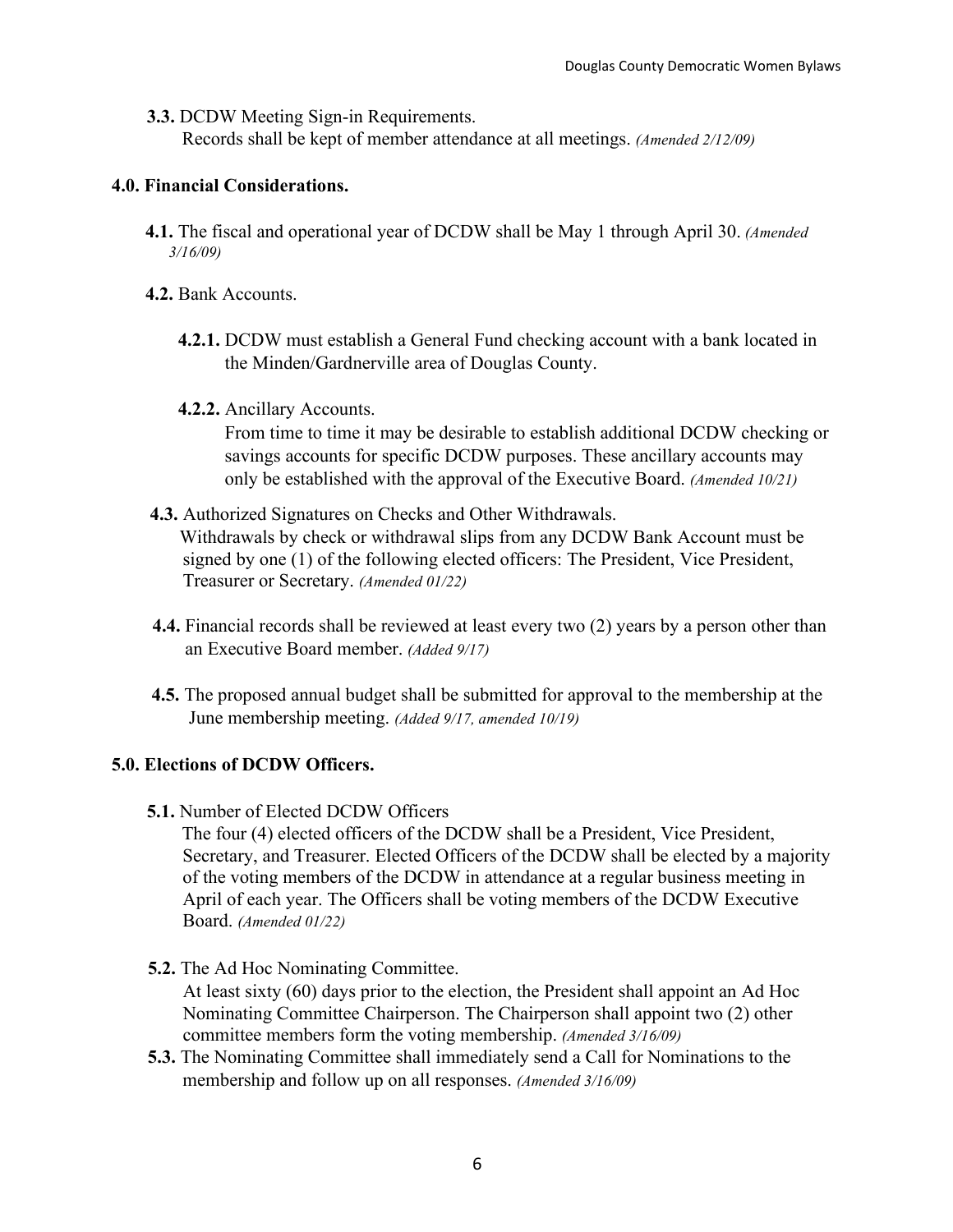- **5.4.** A vacancy on the Nominating Committee may be filled by a member of the Executive Board.
- **5.5.** A DCDW member making a nomination for an officer candidate is responsible for obtaining the consent of the nominee.
- **5.6.** The Chairperson of the Nominating Committee shall submit a list of proposed nominations to the membership at the March meeting. *(Amended 9/201, 2017, 2019)*
- **5.7.** Nominations submitted after the March meeting must have the nomination papers to the Nominating Chair five (5) days prior to the April meeting to be presented as a floor nomination.
- **5.8.** Schedule for DCDW Officer Elections.
	- **5.8.1.** Elections for DCDW Officers shall be held in April of each year or, when no meeting is held in April, at the first DCDW membership meeting held thereafter. *(Amended 3/16/09)*
	- **5.8.2.** Conduct of DCDW Officer Elections.
		- **5.8.2.1.** Elections for DCDW Officers shall be by membership ballot except when there is only one nominee for an office, at which time the vote for that office may be by voice.
		- **5.8.2.2.** A majority vote of those members in attendance is necessary to elect officers.
		- **5.8.2.3.** When there are more than two candidates for one office and no one receives a majority on the first ballot, the two candidates receiving the most votes shall remain on the second ballot and all others shall be dropped.
		- **5.8.2.4.** Nominations from the floor will be accepted provided the member making the nomination has received the consent of the nominee.
		- **5.8.2.5.** Term of Office for Elected Officers. The term of office for elected Officers shall be for one (1) year or until their successors are elected. No term limits shall apply. Each newly elected officer shall assume office at the first general membership meeting following the election.
- **5.9** Vacancies in DCDW Elected Officer Positions.

A vacancy in a DCDW elected officer position shall be filled by appointment by the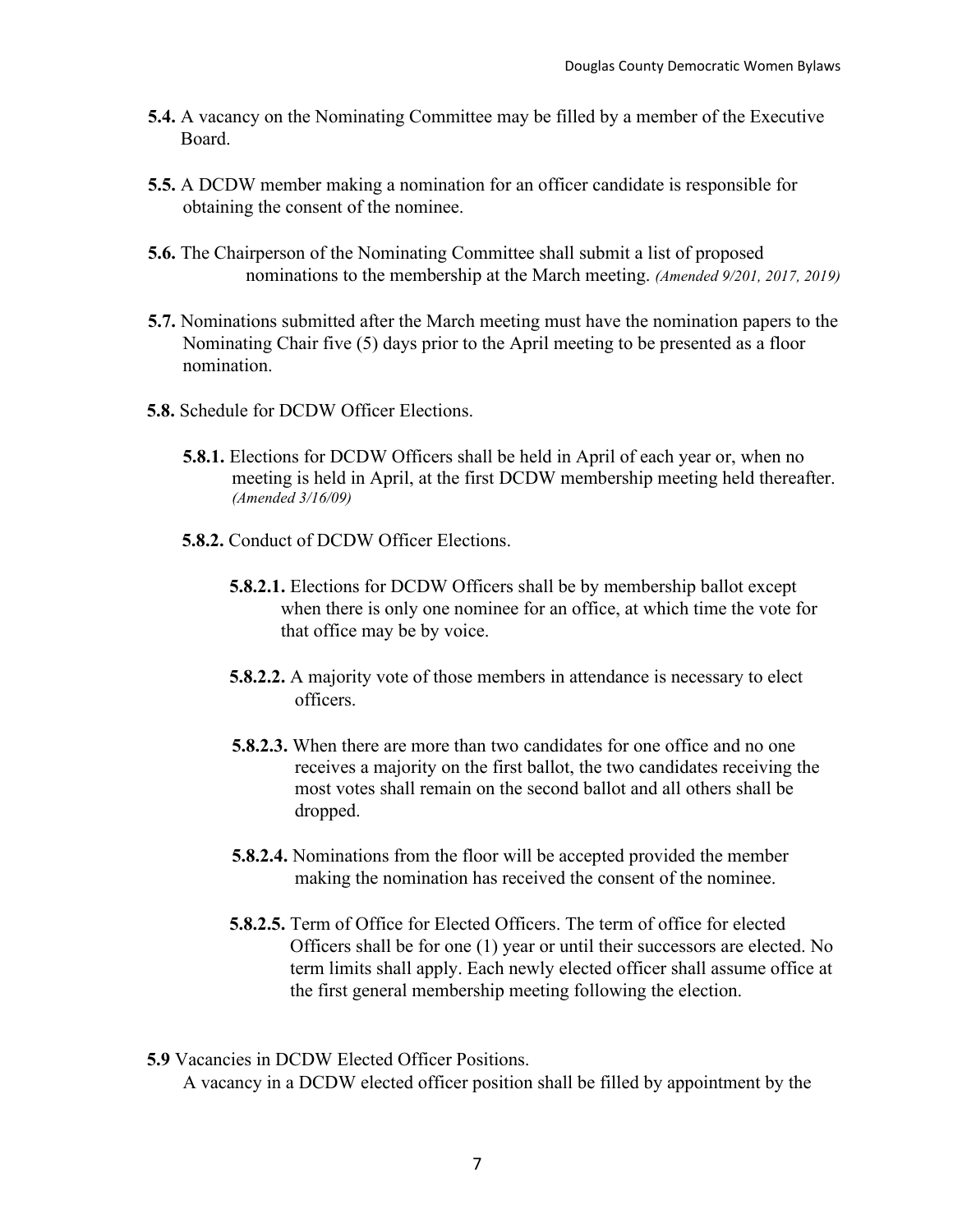President with approval of the Executive Board. In the case of a vacancy in the position of President, the Vice President shall assume the office of President. *(Amended 9/17, 2019)*

**5.10** Removal for Cause.

Any elected officer of DCDW can be removed for cause by a two-thirds (2/3) vote of the entire Executive Board, providing the member has been given ten (10) days' written notice that such action is being considered and after the member has been given the opportunity to be heard by the Executive Board. (Please refer to the "Disciplinary Procedures" section of Robert's Rules of Order.) *(Amended 01/22)*

#### **6.0. DCDW Committees**

**6.1.** Appointed Standing Committees.

The seven (7) standing committees of DCDW shall be Fundraising, Legislation, Membership, Program, Public Relations, Community Service, and Scholarship. The Standing Committee Chairpersons shall be appointed by the President in consultation with elected officers. *(Amended 9/17)* All Committees may submit a report to the membership at a regular business, special, or called meeting as necessary. *(Amended 01/22)*

**6.2.** Ad Hoc Committees and Appointments

The two (2) ad hoc committees of DCDW shall include Bylaws/Policies and Procedures and

the Nominating Committee. The Chairpersons of these committees shall be appointed by the President and approved by the Executive Board. These positions are not part of the Executive Board and hold no voting authority at this level.

- **6.3.** The President may appoint a member of the Executive Board to act as liaison to the Douglas County Democratic Central Committee (DCDCC) with the approval of the Chair of the DCDCC.
- **6.4.** The President, in consultation with the Executive Board, may appoint two (2) Members-at-Large to the Executive Board. They shall be voting members of the Executive Board.
- **6.5.** Term of Office for Appointed Chairpersons

The term of office for appointed chairpersons of the DCDW shall be for one (1) year or until their successors are appointed. No term limits shall apply. Each newly appointed chairperson shall assume office at the first general membership meeting following the election. *(Amended 01/22)*

**6.6.** Removal for Cause.

 Any Standing Committee Chairperson can be removed for cause by a two-thirds (2/3) vote of the entire Executive Board, providing that the member has been given 10 days' written notice that such action is being considered and after the member has been given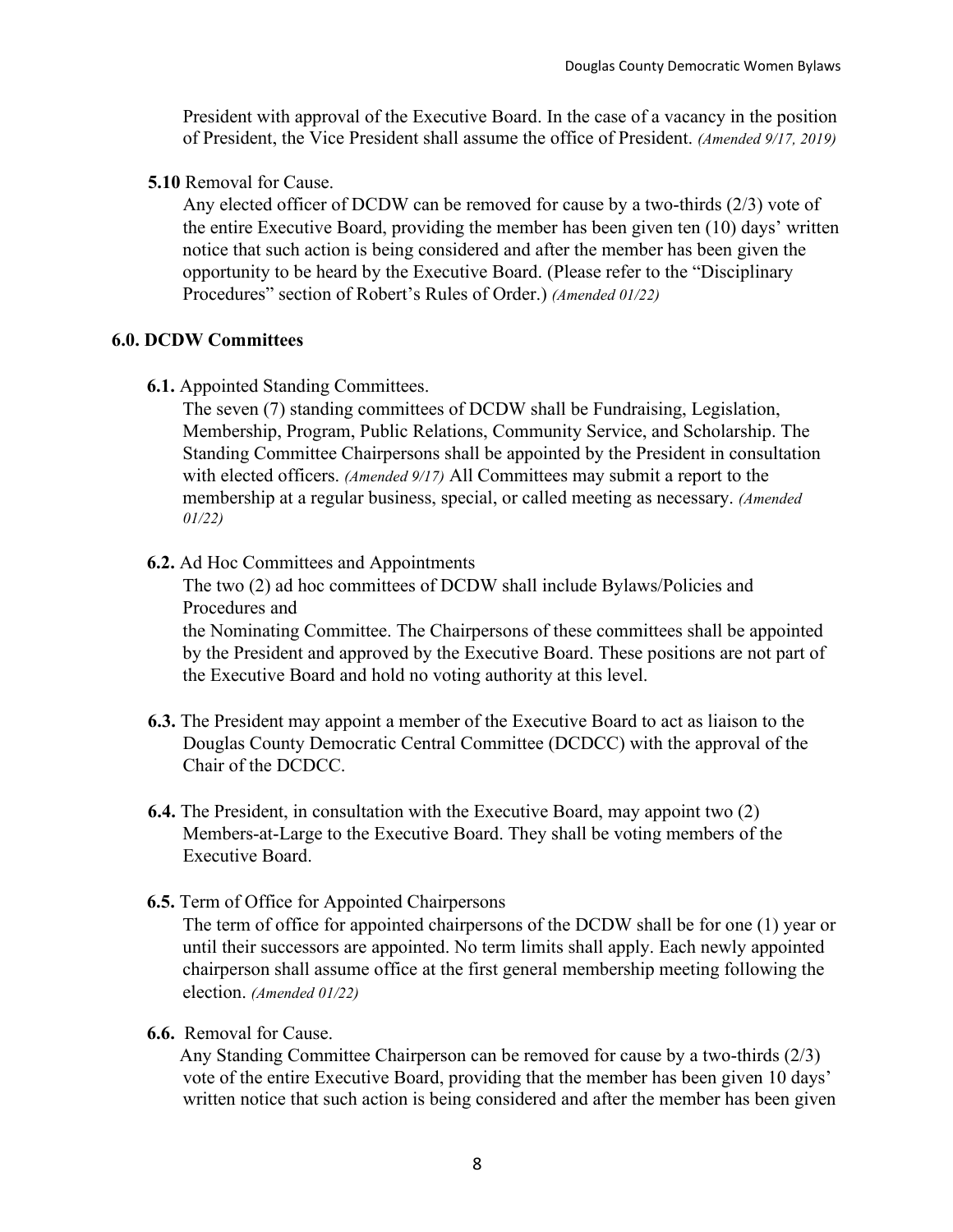the opportunity to be heard by the Executive Board. (Please refer to the "Disciplinary Procedures" section of Robert's Rules of Order). *(Amended 01/22)*

#### **7.0. Responsibilities of Elected Officers of DCDW.**

- **7.1.** Responsibilities of the President of DCDW. *(Amended 01/22)*
	- **7.1.1** Preside at all meetings of DCDW and the Executive Board.
	- **7.1.2.** May appoint a Parliamentarian as needed.
	- **7.1.3.** Appoint special committees as necessary, with the approval of the Executive Board.
- **7.2.** Responsibilities of the Vice President of DCDW.
	- **7.2.1.** Preside at meetings of the DCDW and the Executive Board in absence of, or at the request of, the President.
	- **7.2.2.** Perform the duties of the President if he or she is unable to serve, or in the event that a vacancy in the President's office should occur.
	- **7.2.3.** Be an ex-officio member of all committees except the Nominating Committee.
	- **7.2.4.** Perform other duties as may be required.
- **7.3.** Responsibilities of the Secretary of DCDW.
	- **7.3.1.** Keep an accurate record of all meetings of the DCDW Executive Board and report Executive Board actions to the membership.
	- **7.3.2.** Record proceedings of the monthly membership meetings and send the minutes to the DCDW membership.
	- **7.3.3.** Perform other duties as may be required.
- **7.4.** Responsibilities of the Treasurer of DCDW.
	- **7.4.1.** Receive the funds of the DCDW and promptly deposit them in the bank as authorized by the Executive Board. Issue receipts as required for all money received.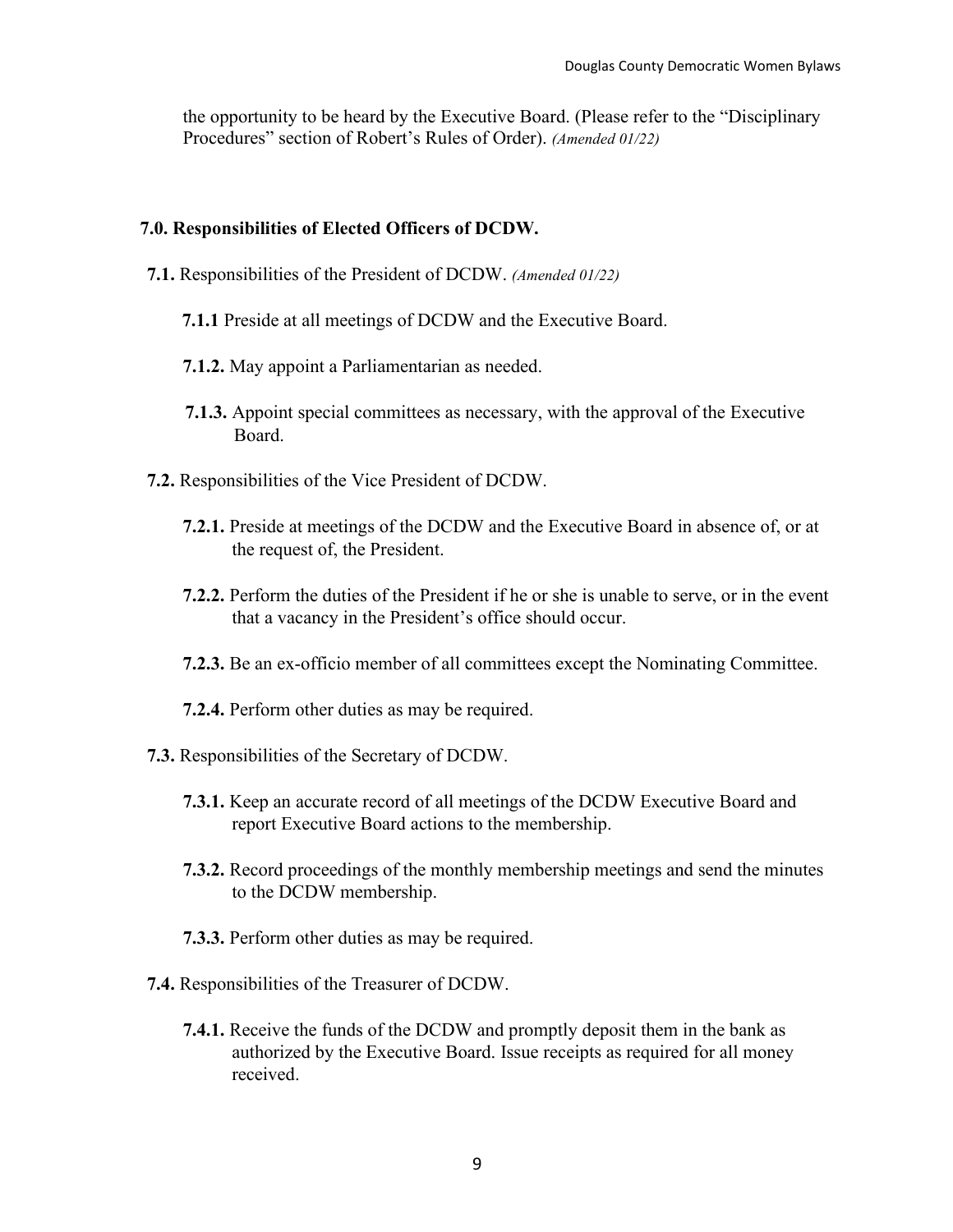- **7.4.2.** Make disbursements only as authorized by the Executive Board or the DCDW President or, if so designated by the DCDW President, the Vice President.
- **7.4.3.** Ensure that all checks issued have an authorized signature (ref 4.3). *(Amended 01/22)*
- **7.4.4.** Keep an accurate record of all funds and transactions. *(Amended 10/21)*
- **7.4.5.** Prepare and present an itemized statement of receipts and disbursements at each meeting of the Executive Board and a report of available Unrestricted funds at each membership meeting.
- **7.4.6.** Submit books and financial summaries for review every two years.
- **7.4.7.** Submit a yearly report to the membership.
- **7.4.8.** See that such financial reports and tax returns as may be required are prepared and filed with the Secretary of State and the IRS.
- **7.4.9.** Perform other duties as may be required.

#### **8.0. Responsibilities of Appointed Chairpersons.**

(Complete job descriptions for each chairperson can be found in Policies and Procedures.)

- **8.1.** Responsibilities of the Chairperson of the Fundraising Committee.
	- **8.1.1.** Create a Fundraising plan at all contributor levels, which may include direct mail campaign, special programs and events, etc.
	- **8.1.2.** Prepare a Fundraising budget.
	- **8.1.3.** Develop and implement Fundraising with the Program and other relevant Committees. *(Amended 01/22)*
	- **8.1.4.** Perform other Fundraising duties as may be required.
- **8.2.** Responsibilities of the Chairperson of the Legislation Committee. *(Amended 01/22)*

**8.2.1.** Develop the policy viewpoints of the DCDW by seeking input from DCDW members and assessing the vital issues of the day in light of the Democratic Party Credo, the Purpose and Mission of DCDW, and the State Democratic Platform. Recommendations for the Nevada State Platform may be made to the DCDW membership for approval by a two-thirds (2/3) vote of DCDW voting members at attendance at a Regular, Special or Called meeting.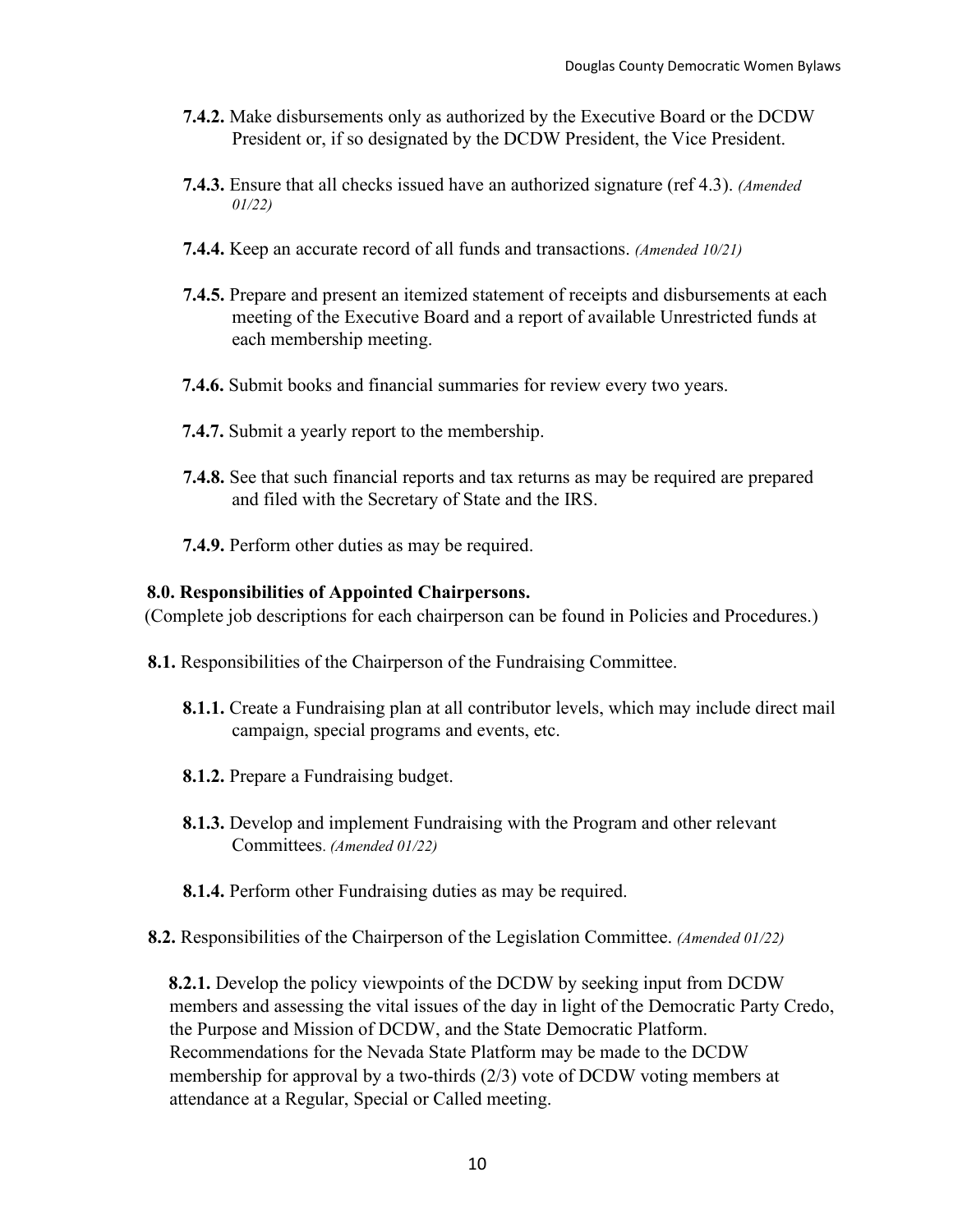- **8.2.2.** Promote and provide education and information about current legislation of interest to DCDW membership and women in general, so that members may act on legislation and issues to serve and promote the goals of DCDW.
- **8.2.3.** Shall at all times respect the variety of opinions among DCDW members. This Committee will support Democrat candidates and legislation in keeping with principles outlined in the Democratic Party Credo, our Purpose, and our Mission.
- **8.2.4.** Shall recommend organizations that would assist DCDW in forming coalitions to more effectively educate the public about issues.
- **8.3.** Responsibilities of the Chairperson of the Membership Committee.
	- **8.3.1.** Recruit new members for DCDW.
	- **8.3.2.** Be accountable for attendance records.
	- **8.3.3.** Undertake activities to encourage and ensure member retention.
	- **8.3.4.** Be accountable for conducting a bi-annual survey of members to gauge member satisfaction and to solicit suggestions for improvement. Summarize survey results for review by the Executive Board. *(Amended 01/22)*
	- **8.3.5.** Be accountable for maintenance of a current membership roster and membership data. Provide updated copies to the Executive Board.
	- **8.3.6.** Perform other membership duties as may be required.
- **8.4.** Responsibilities of the Chairperson of the Program Committee.
	- **8.4.1.** Be responsible for programs to inform and engage the membership and the general public.
	- **8.4.2.** Present a program/calendar plan for review and approval of the Executive Board.
	- **8.4.3.** Be responsible for developing, coordinating, and scheduling all meetings and events.
	- **8.4.4.** Be responsible for the hospitality of any invited speakers or guests. This may include arranging for meals, giving directions, and serving as hostess to the invitee at the meeting or event.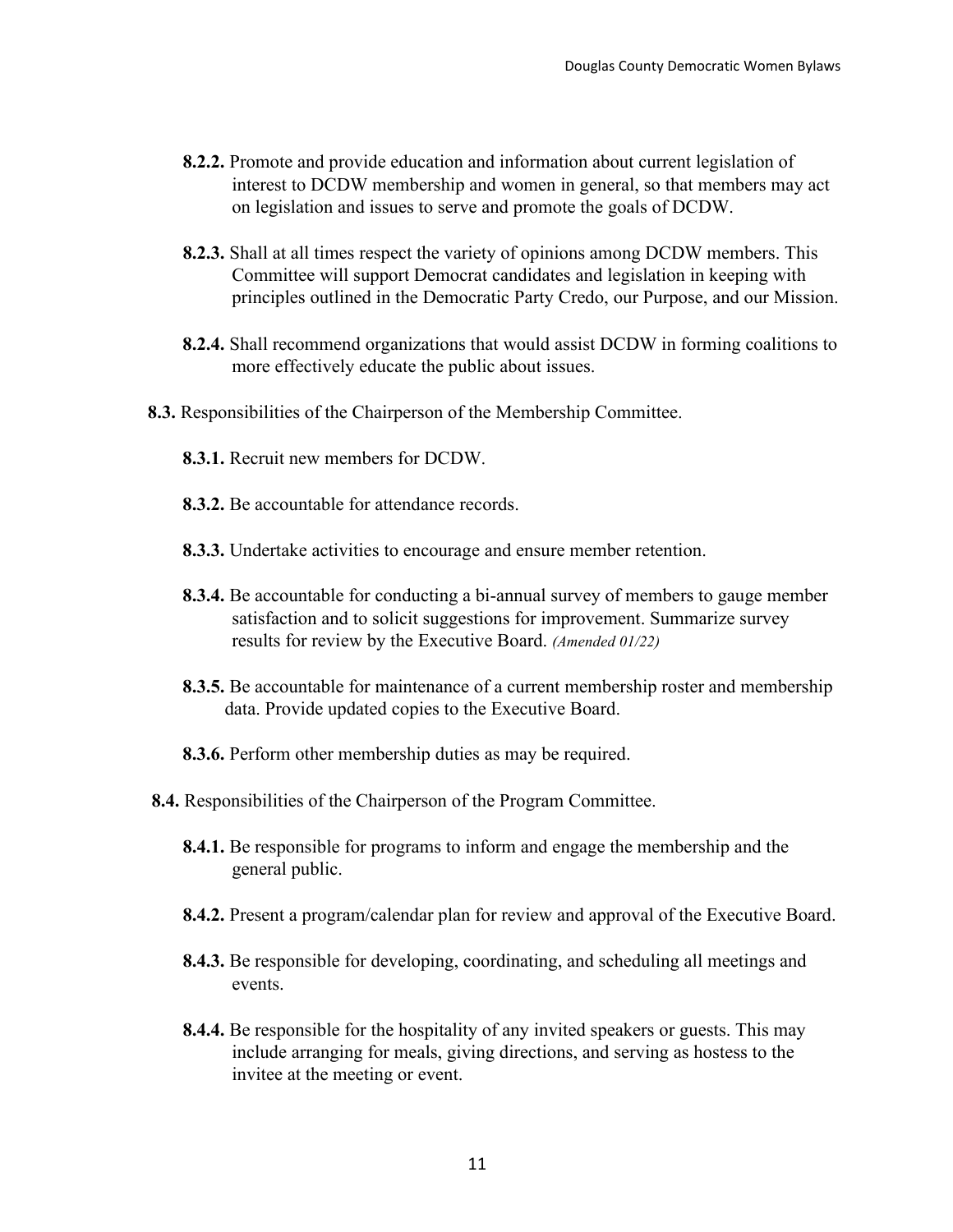**8.4.5** Perform other program duties as may be required.

- **8.5.** Responsibilities of the Chairperson of the Public Relations Committee.
	- **8.5.1** Develop a public relations and image-enhancing plan with a variety of communication strategies.
	- **8.5.2.** Coordinate press efforts to support the DCDW program and events plan.
	- **8.5.3.** Be accountable for overseeing the DCDW website and social media account.
	- **8.5.4.** Perform other press/public relations duties as may be required.
- **8.6.** Responsibilities of the Chairperson of the Scholarship Committee.
	- **8.6.1.** Facilitate a scholarship committee for the purpose of selection of recipients of a scholarship to the community college, college, or university of their choice. *(Amended 01/22)*
	- **8.6.2.** Utilize the following criteria to determine eligibility of selected students for consideration: Financial Need; Contents of Essay; Community Service; Extracurricular Activities; Scholastic Achievement. Make necessary changes to the criteria only with the approval of the Executive Board. *(Amended 3/16/09, 2/1/16)*
	- **8.6.3.** Shall seek to select at least two students from the qualified candidate applications that are received from high schools in the Douglas County School District. If eligible students cannot be determined, the money designated for scholarships shall remain so designated and will be carried forward to be used to fund the DCDW scholarship program in the next year. The amount of the scholarship shall be no less than \$500.00 each. *(Amended 01/22)*
	- **8.6.4.** Shall be responsible for obtaining scholarship applications and distributing them to committee members.
	- **8.6.5.** Present the names of the selected students to the Executive Board. *(Amended 3/16/16)*
	- **8.6.6.** Arrange for the presentation of the scholarships at the respective high schools and for the presentation of the recipients to our membership at membership meetings.
	- **8.6.7.** May offer a scholarship of undetermined funds to a low-income student, Douglas County resident, to be chosen by the Latino Leadership Academy at Western Nevada College. *(Amended 01/22)*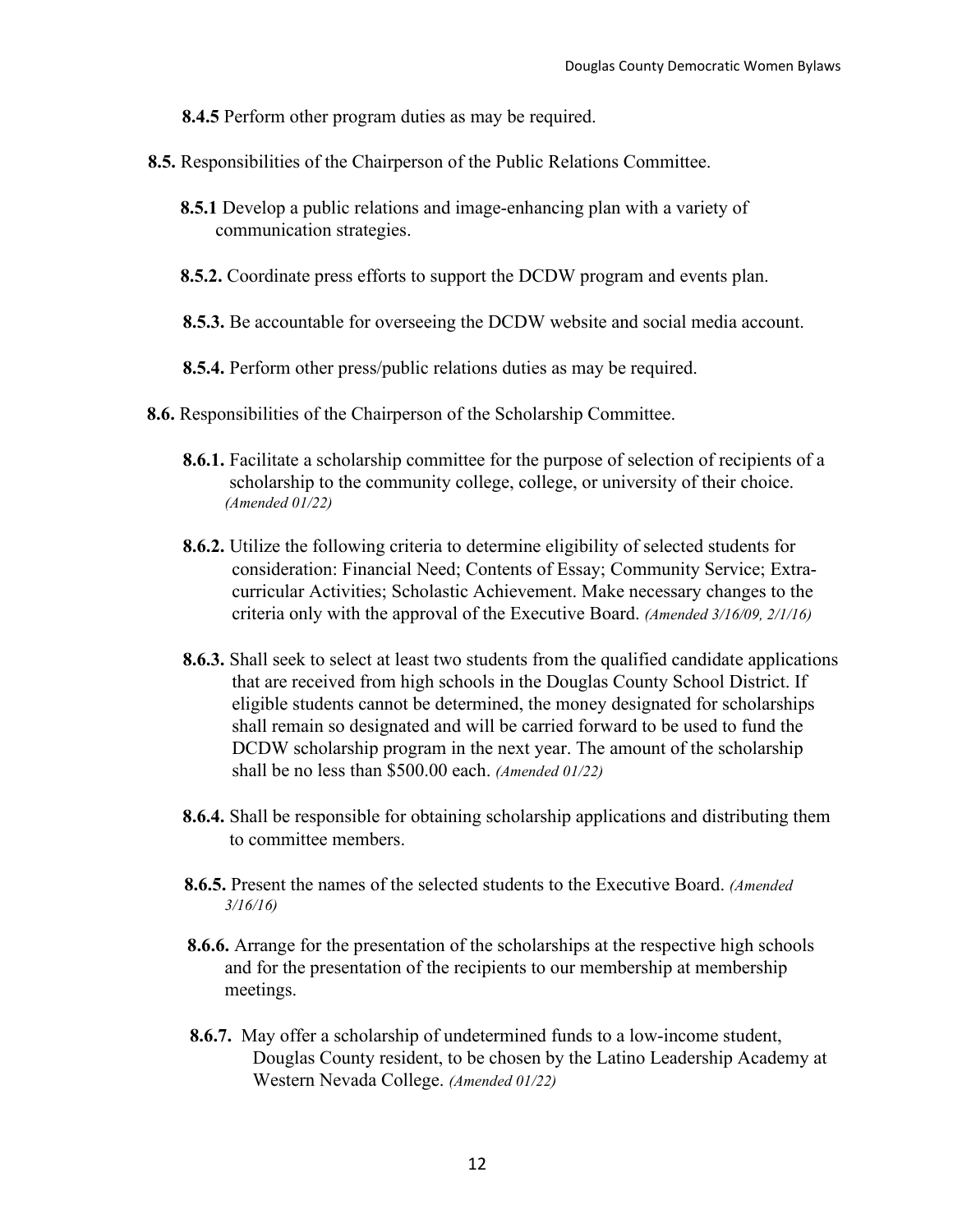**8.6.8.** Perform other Scholarship Committee duties as may be required.

- **8.7.** Responsibilities of the Chairperson of the Community Service Committee.
	- **8.7.1.** Plan and implement community service projects with member participation to enhance the DCDW presence in the community.
	- **8.7.2.** Coordinate with project liaisons as needed.
	- **8.7.3.** Provide photographs with captions of the community service projects for local newspapers and for the DCDW website and social media sites. *(Amended 10/21)*
	- **8.7.4.** Coordinate with the Public Relations Chair for publicity.

#### **9.0. DCDW Regular Business Meetings.**

 **9.1.** Regular Business, Special or Called meetings of the DCDW shall normally be held within the County of Douglas, State of Nevada.

**9.2.** Regular Business meetings of the DCDW will be held at least quarterly with a program. At least fifteen (15) days prior to such meeting, a notice will be sent to members in good standing by email or US mail. *(Amended 2/1/16)*

- **9.3.** A special meeting (or called meeting) is a separate session of the DCDW held at a time different from that of any regular business meeting and convened only to consider one or more items of business specified in the call of the meeting. Notice of the time, place, a exact purpose of the meeting must be mailed, emailed, or telephoned to all members in good standing at least five (5) days in advance.
- **9.4.** Meetings of DCDW will be open to the public. A non-member is not entitled to be heard as a matter of right. A non-member may speak to an issue after all members have been heard or with the consent of the assembly. *(Amended 3/16/09)*
- **9.5.** Minutes shall be kept of every regular, business, special or called meeting.
- **9.6.** Quorum Requirements. No business shall be transacted in the name of the DCDW unless a quorum is present. A quorum of the DCDW shall consist of twenty percent (20%) of the membership on record at the time of the vote. *(Amended 2/12/09)* There shall be no proxy voting. (As per Robert's Rules of Order.)

#### **10.0. Executive Board.**

**10.1.** Voting Members of the Executive Board.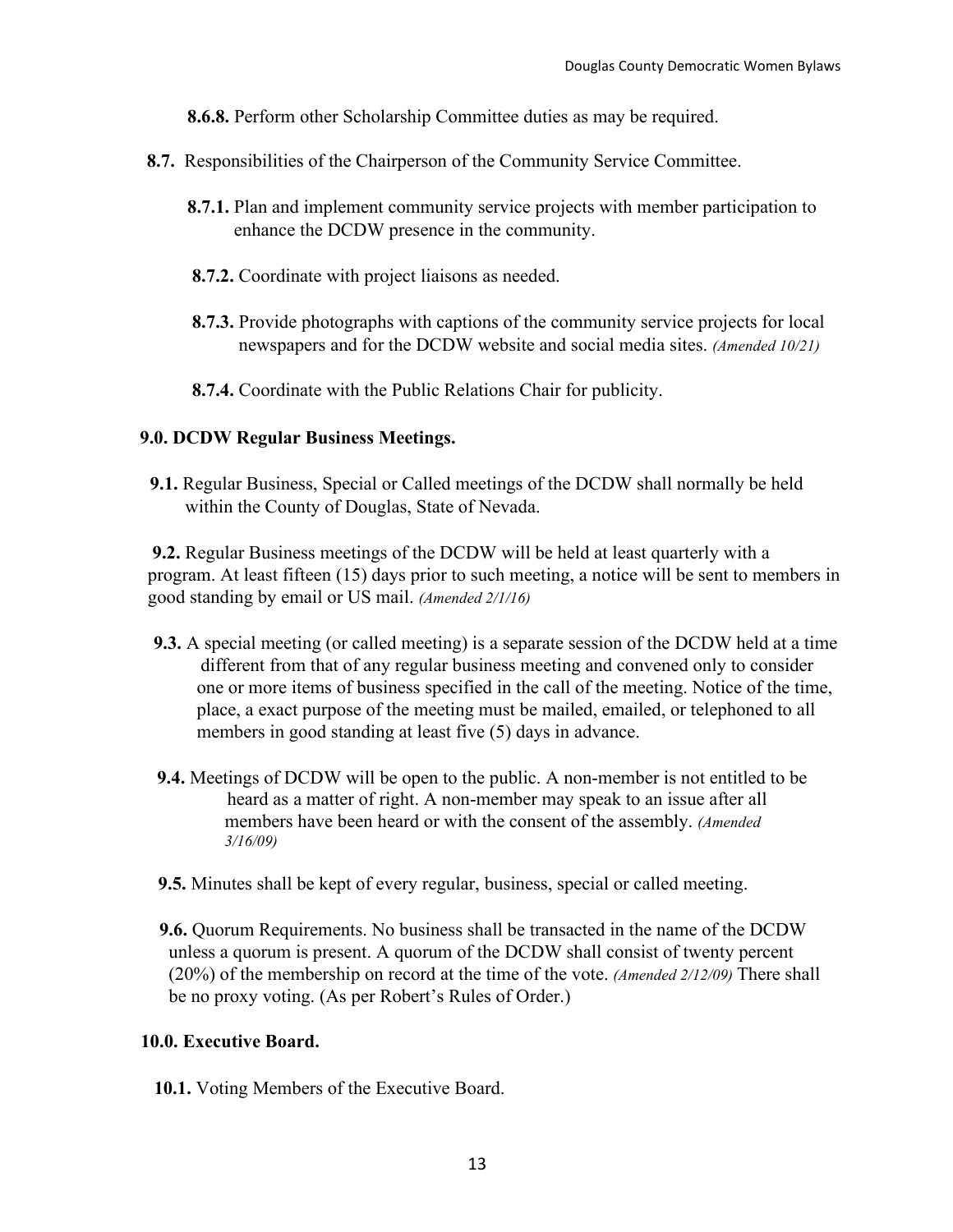- **10.1.1.** The Elected Officers of the DCDW.
- **10.1.2.** The Chairpersons of the Standing Committees on Fundraising, Legislation, Membership, Programs, Public Relations, Community Service, and Scholarship, if they are not otherwise voting members of the Executive Board.
- **10.1.3.** At-large members of the Board, as appointed by the President.
- **10.2.** Non-voting Members of the Executive Board. The Parliamentarian shall serve as a member of the Executive Board without voting privileges unless the Parliamentarian has been elected to a voting position.
- **10.3.** Presiding Officer's Vote at Membership and Executive Board Meetings. The presiding officer or chair shall not vote upon a motion except to break a tie in the affirmative to cause a motion to carry.
- **10.4.** Impartiality of the Presiding Officer or Chair.

As per Robert's Rules of Order, the impartiality required of the chair precludes the chair from exercising her rights in debate while she is presiding. On rare occasions, to participate in debate, she shall turn the chair over to the vice president or other qualified member who is perceived as non-partisan on the pending matter. The presiding officer who relinquishes the chair then shall not return to it until the pending main question has been disposed of.

- **10.5.** Registered Voter Requirements. All members of the Executive Board shall be registered Democrats.
- **10.6.** Quorum Requirements for Executive Board Meetings. The presence of a majority of the voting members of the Executive Board shall constitute a quorum. A quorum may transact all business. Certain business transactions shall be ratified by the voting membership at a membership meeting.
- **10.7.** Meetings of the Executive Board.

 The Executive Board will meet at least quarterly and shall meet per call of the President with written or oral notice to each Board member. *(Amended 2019)*

**10.8.** Executive Board Minutes.

 The Executive Board shall keep minutes and shall report its activities at the next regular business, special, or called meeting of the DCDW membership.

 **10.9.** Powers of the DCDW Executive Board.

 Between regular business meetings, the Executive Board may exercise all of the powers of the DCDW in the management and direction of all affairs and business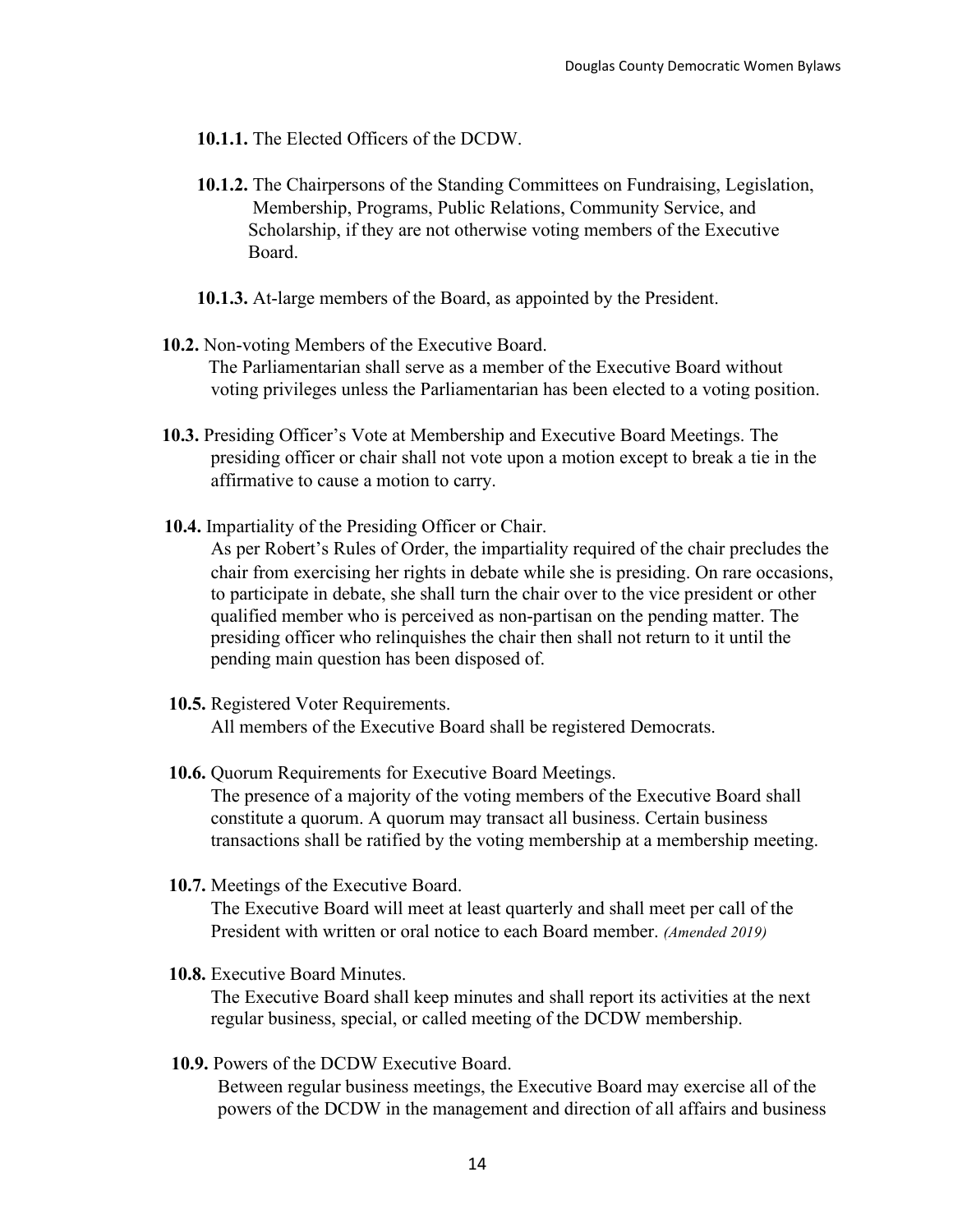of the DCDW in such manner as is deemed in the best interests of DCDW. An Executive Board report shall be given at each regular business, special or called meeting (per Robert's Rules of Order—Report of Executive Committee). Relevant business transactions shall be ratified by the voting membership at a membership meeting.

 **10.10.** Loss of Membership to the DCDW Executive Board.

 Any voting member of the Executive Board who fails, without good cause, to attend three consecutive meetings of the Executive Committee shall be terminated as a voting member of the Board. Executive Board members so terminated may be re-elected or reappointed subject to the approval of the membership.

#### **11.0. Parliamentary Authority—Robert's Rules of Order.**

 The current edition of *Robert's Rules of Order, Newly Revised*, shall apply on all questions of procedure and parliamentary law not specified in these bylaws.

#### **12.0. Consent Agenda.**

 To minimize meeting duration, DCDW may use a consent agenda for the business of the approval of minutes, Treasurer's Report and Committee Reports. The objective of using a consent agenda is to minimize the number of motions and votes required for routing action items. Any DCDW member may move a consent agenda item to the regular agenda. *(Amended 01/22)*

#### **13.0. Amendments.**

 These bylaws may be amended at any regular business, special or called meeting of the DCDW by a two-thirds (2/3) vote of voting members present, provided the amendment has been included in the call of that meeting with ten (10) days written notice or read aloud in full at the previous regular business, special or called meeting. A quorum must be present as described in Section 9.6 of these bylaws.

#### **14.0 Applicable Law.**

- **14.1** No officer, agent or member of the DCDW is authorized to take any action in violation of any federal or state election law in the conduct of DCDW business or activities.
- **14.2** Reservation of Rights. The DCDW reserves all rights to manage its internal affairs as stated by the United States Supreme Court in 489 U.S. 214, 109 S.Ct.1013 (1989). This ruling ensures that the state cannot impose rules or restrictions that would violate our first and fourteenth amendment rights under the Constitution by placing restrictions on the organization and composition of DCDW or by imposing term limits on its officers or banning endorsements. DCDW is free to do these things, but the state may not force it to do so.